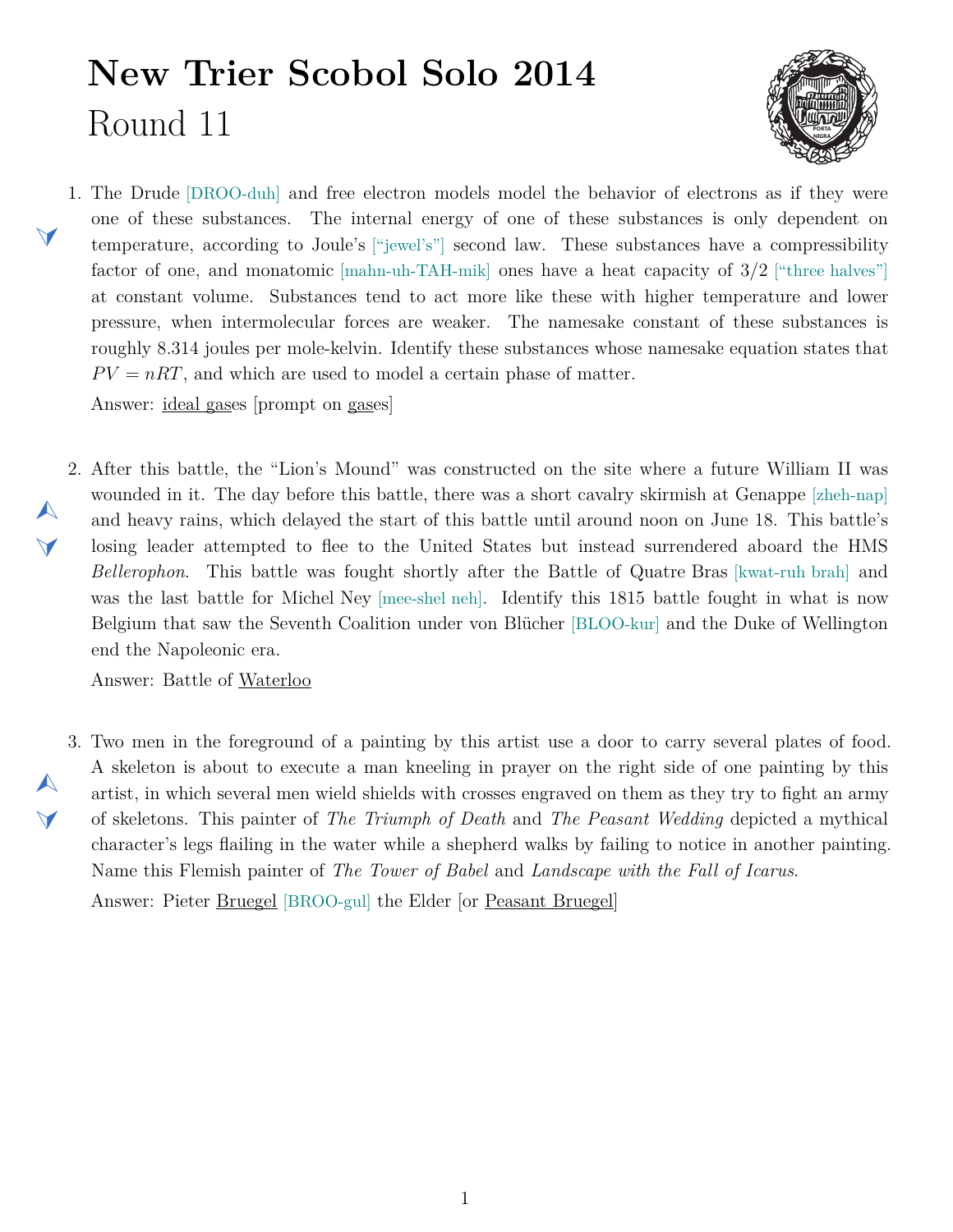<span id="page-1-0"></span>4. Due to a combination of horizontal and vertical fissures, two of these objects in Utah are named Crazy Quilt and Checkerboard. Escarpments and these objects are covered by the same type of layer, called a caprock. Sedona can be seen from the Brins and Airport examples of these objects. The largest of these objects is located near Grand Junction, Colorado and is named Grand. When these objects become very eroded, the remainder may be a butte [byoot]. These geological structures are similar to, but much smaller than, plateaus. Name these flat-topped structures whose name is Spanish for "table".

Answer: mesas [prompt on flat-topped mountains or tablelands]

<span id="page-1-1"></span>5. In 2014, University of Queensland researchers used two of these particles to simulate time travel. Blackbody radiation can be explained using a gas made up of these particles. Arthur Compton verified that these particles have momentum, and these particles lose energy during Compton scattering. Albert Einstein hypothesized the existence of these particles to explain electron emission. These particles are represented by the letter gamma because they make up gamma rays, and they are also the components of microwaves and X-rays. Name these carriers of the electromagnetic force, the quanta of light.

Answer: photons

 $\blacktriangle$ 

 $\blacktriangledown$ 

 $\blacktriangle$ 

 $\vee$ 

 $\blacktriangle$ 

 $\blacktriangledown$ 

 $\blacktriangle$ 

 $\blacktriangledown$ 

<span id="page-1-2"></span>6. In a Chinese legend, Tchang uses a magical one of these objects to cure his mother's blindness after receiving this as a gift from a dragon. Pandaïa was given one of these objects on her wedding day by her father Krishna. Legend has it that Cleopatra dissolved one and drank the liquid to impress Marc Antony. In the Book of Matthew, Jesus talked about a merchant who sold everything to buy one of these objects. Based on that parable, the Latter Day Saints Church collected some of Joseph Smith's works into a book named for this object "of great price". In Revelation, the gates to heaven were made from these objects. Name these gemstones found inside oysters.

Answer: pearl [prompt on earring]

<span id="page-1-3"></span>7. One opera by this composer has an aria, inspired by John Donne [dun], that begins "Batter my heart, three-personed God". In another opera by this composer, a dead man sings the "Aria of the Falling Body" as his corpse approaches water. That opera by this composer begins with "Chorus of Exiled Jews" and "Chorus of Exiled Palestinians", and it addresses the hijacking of the cruise ship *Achille Lauro*. Another opera by this composer centers on J. Robert Oppenheimer. After 9/11, this composer wrote *On the Transmigration of Souls*. Name this composer of *The Death of Klinghoffer*, *Doctor Atomic*, and *Nixon in China*.

Answer: John (Coolidge) Adams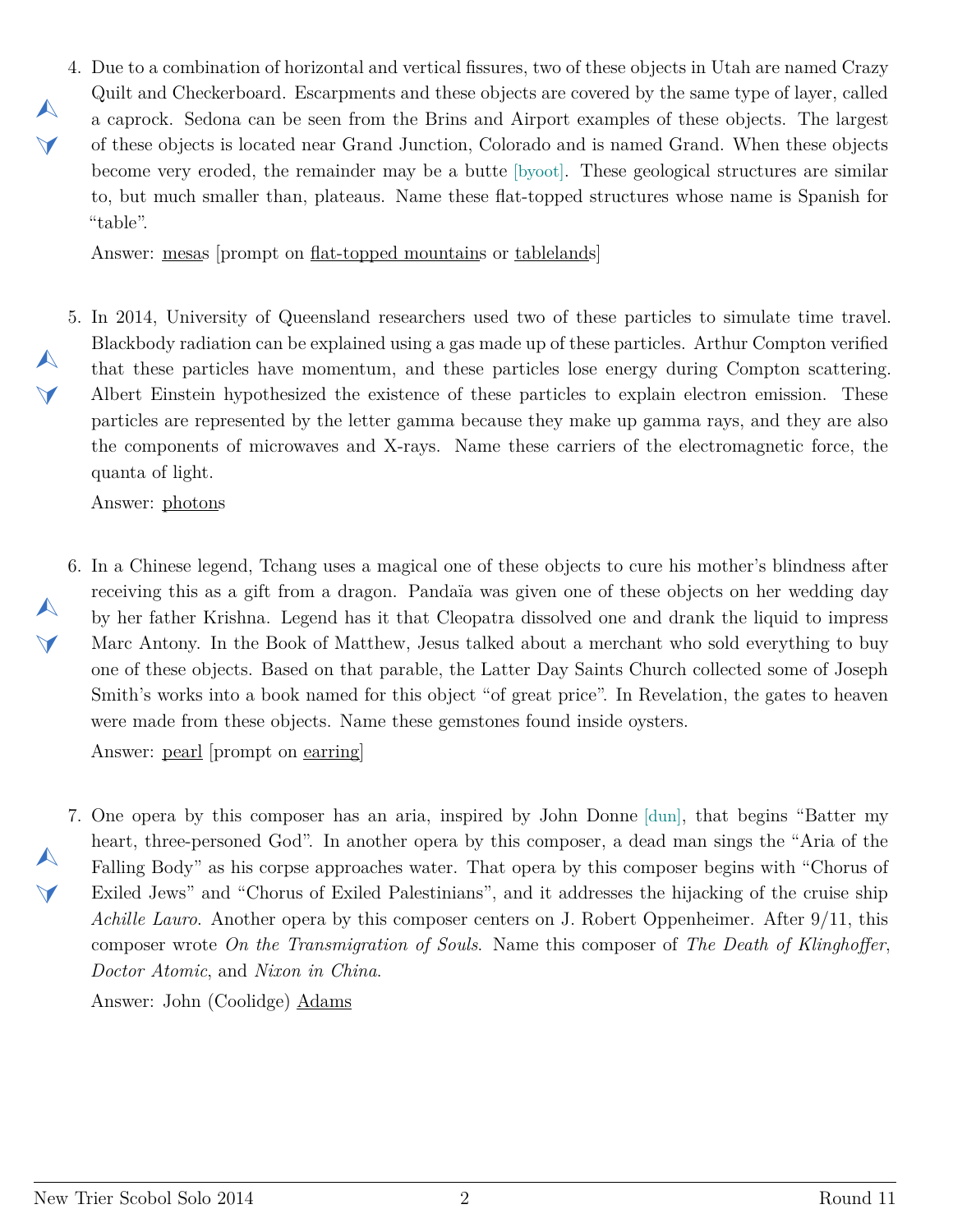- <span id="page-2-0"></span>8. JSON ["Jason"] is a "notation", inspired by JavaScript, for writing these things. They usually feature encapsulation, meaning that access to their fields is controlled. These things can inherit from supertypes and are created by constructors. In Java, this type includes methods named hashCode() and equals(), and everything except primitives inherits from it. C++ ["see plus plus"] uses a paradigm named for this term, which is abbreviated "OOP". Give this term for an instance of a class, around which a certain type of programming is "oriented". Answer: objects
- <span id="page-2-1"></span>9. This character's fingernails are described as "more polished than the ivory of Dieppe", and her eyes  $\blacktriangle$  $\blacktriangleleft$ are brown but seem black because of the lashes. This character writes a letter that she plans to deliver in a cathedral but later tears up during a long carriage ride that makes her miss her ride to Yonville. This person marries the former husband of Heloise Dubuc after he takes care of her father's leg. This person buys expensive items from Monsieur Lheureux [lur-ur] and then seeks loans from Léon and Rodolphe, two of the men she has affairs with. Name this title character of a novel by Gustave Flaubert.

Answer: (Madame) Emma Bovary [accept either underlined name]

- <span id="page-2-2"></span>10. During DNA replication, the addition of each nucleotide sees the release of two equivalents  $\blacktriangle$  $\vee$ of this ion in a "pyro" form. The addition these groups to proteins usually occurs on serine [SAIR-een], threonine ["THREE"-uh-neen], and tyrosine [TEER-oh-seen] residues. One group of enzymes responsible for the addition of this group must bind to a cyclin [SYKE-lin] to function, and are an example of kinases [KY-nayss-iz]. This group is found on lipids in the cell membrane, and one common molecule consists of three of these groups bound to an adenosine [uh-DEN-oh-seen]. Name this ion with a minus-three charge, which is cleaved from ATP as a common source of energy. Answer: phosphate [accept  $\underline{PO_4}^{3-}$  or  $\underline{PO_4}^{-3}$ ]
- <span id="page-2-3"></span>11. One poem by this author is about a man who "annoyed confetti and assorted brands of businessman's A  $\blacktriangledown$ eyes." That poem ends by stating that the man was holding "clean globes in his hands" and is about civil rights leader Medgar Evers. This woman wrote a poem about a flower, whose speaker declares that "I must watch myself / I must go to sleep." Another poem by this author notes that "dinner is a casual affair" for an "old yellow pair." This poet of "To Coora Flower" and "The Bean Eaters" penned a poem in which pool players "lurk late", "strike straight", "jazz june", and "die soon". Name this African-American woman who wrote "We Real Cool".

Answer: Gwendolyn (Elizabeth) Brooks

 $\blacktriangle$ 

 $\blacktriangledown$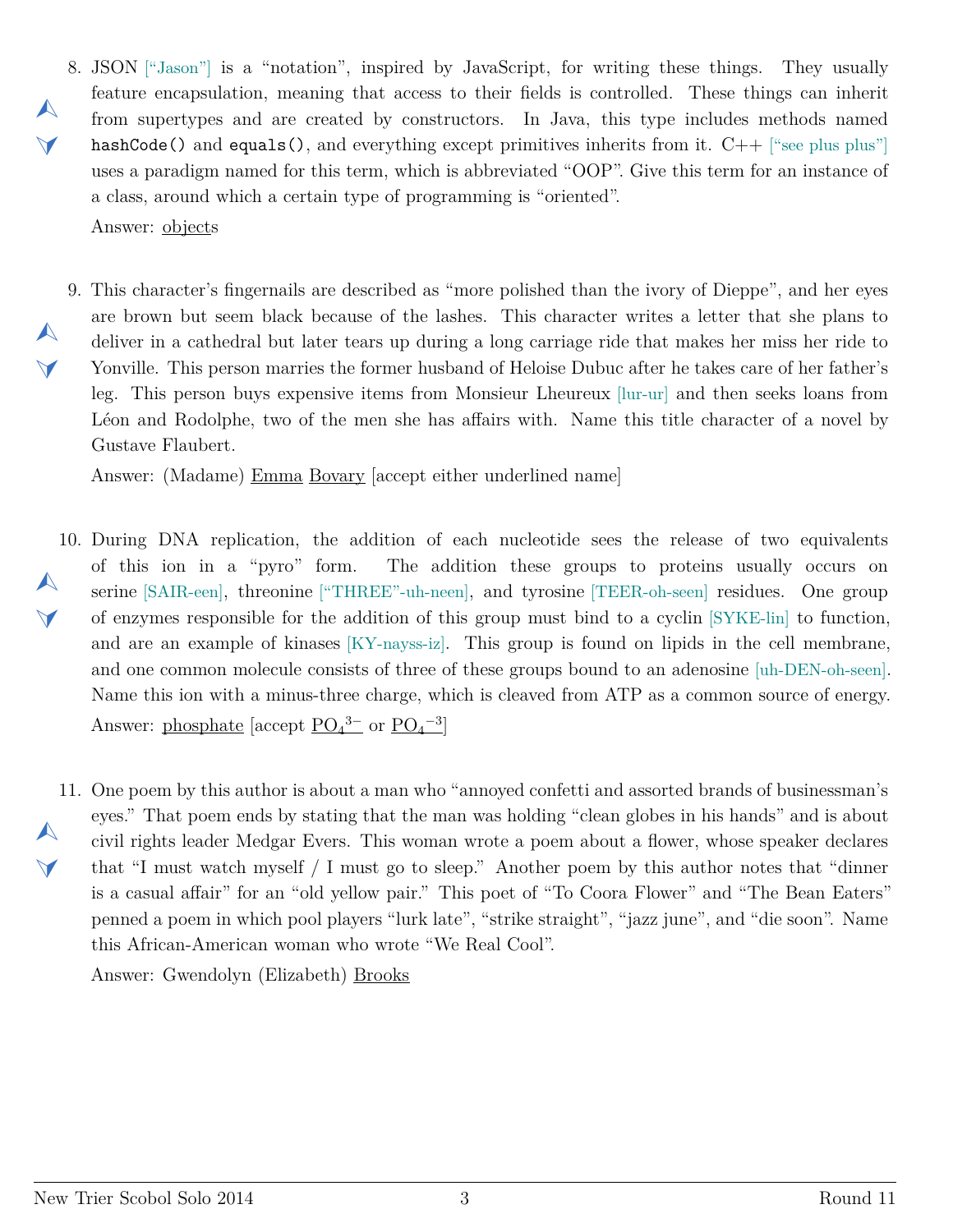<span id="page-3-0"></span>12. During this year, the Catonsville Nine were arrested for burning government files. In reaction to  $\blacktriangle$  $\vee$ earlier riots, the Kerner Commission warned during this year that "Our nation is moving toward two societies, one black, one white — separate and unequal." During this year's presidential election, a senator from Minnesota, Eugene McCarthy, lost the Democratic nomination to a vice president from Minnesota. That race for the nomination was shaken up when Sirhan Sirhan assassinated Robert Kennedy. At the Lorraine Motel in Memphis during this year, James Earl Ray assassinated Martin Luther King, Jr. Name this year during which Lyndon Johnson ended his re-election bid and Richard Nixon won his first presidential election.

Answer: 1968

<span id="page-3-1"></span>13. The largo section of one of this composer's symphonies ends with a chord for just double  $\blacktriangle$  $\blacktriangledown$ basses. At the 1893 Carnegie Hall premier of that symphony, this composer took a bow after each section due to the wild applause. This composer also wrote incidental music for *Josef Kajetán Tyl* [YOH-sef ky-yay-TAHN TEEL] including *My Home*, and he wrote several volumes of *Moravian Duets*. This composer included three sousedskás, two furiants, and two dumkas in his collection of sixteen pieces using folk rhythms, his *Slavonic Dances*. Name this composer whose symphonies include "The Bells of Zlonice [ZLOH-nee-say]" and "From the New World".

Answer: Antonín (Leopold) Dvoák [d'VOR-zhahk]

<span id="page-3-2"></span>14. This leader is believed to support Document Number Nine, which warns against universal values  $\blacktriangle$  $\blacktriangle$ and is titled *Concerning the Situation in the Ideological Sphere*. This person has labeled corrupt politicians as "tigers" and corrupt bureaucrats as "flies", and he declared he would make his army more efficient after troop movements undermined his state visit to India in September 2014. There was only one vote against this person at the 12<sup>th</sup> National People's Congress, and he became his country's president soon after becoming General Secretary of its Communist Party. Name this leader who replaced Hu Jintao and who one reporter mistakenly referred to as "Eleven".

Answer: Xi Jinping [prompt on Jinping]

<span id="page-3-3"></span>15. One character in this play is told that he should chop wood instead of letting his mother do it when  $\blacktriangle$  $\blacktriangledown$ he says he plans to inherit his Uncle Luke's farm. At the beginning of its third act, Sam Craig returns home from Buffalo when his cousin dies in childbirth. In this play, a description of how much happens in three years is followed by Si Crowell following his brother's paper route, telling Constable Warren and Howie Newsome about a retirement from baseball. This play is narrated by the Stage Manager, and it follows George Gibbs and Emily Webb, who grow up in Grover's Corners. Name this work by Thornton Wilder.

Answer: *Our Town*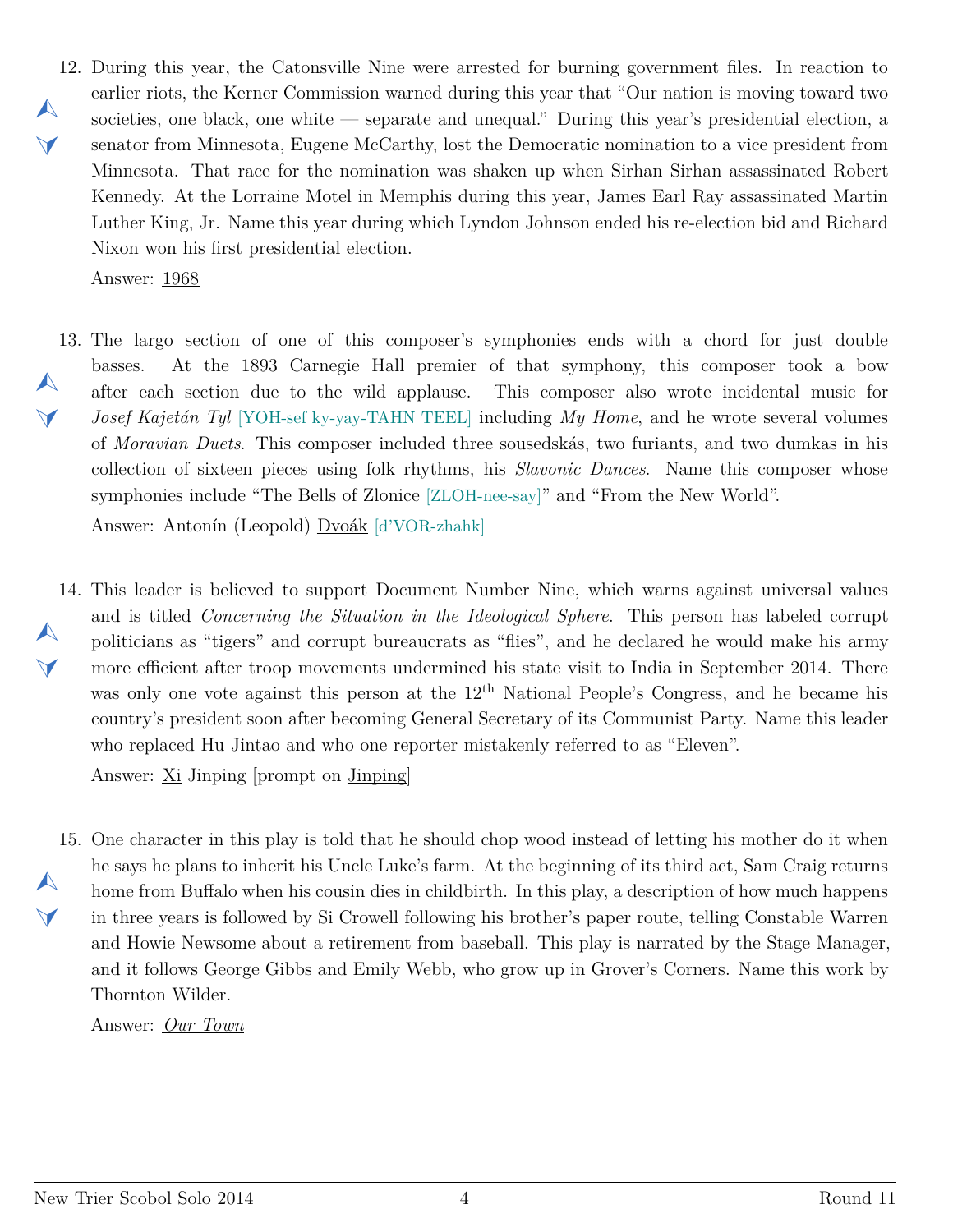<span id="page-4-0"></span>16. The United States and this country organized a claims tribunal as part of the Algiers Accords. This  $\blacktriangle$  $\vee$ country was the site of the Cinema Rex fire, which was falsely blamed on its intelligence service, SAVAK. This country was at the center of the Abadan Crisis after its oil industry was nationalized by Prime Minister Mohammad Mosaddegh [moh-saa-day]. Mosaddegh was undermined by this country's monarch Mohammad Reza Pahlavi, and Pahlavi was later overthrown by an Islamist Revolution that held 52 American hostages. This country was then led by Ali Khamenei and Ayatollah Khomeini. Name this country, once known as Persia, that in 1943 hosted the "Big Three" Allied leaders at the Tehran Conference.

Answer: (Islamic Republic of) Iran [or (Jomhuri-ye Eslmi-ye) Irn]

<span id="page-4-1"></span>17. Gary Becker wrote a paper about egoism, genetic fitness, and this behavior. The green-beard effect,  $\blacktriangle$  $\blacktriangledown$ which explains one type of this behavior, is based on a scenario in which this phenomenon is directed towards people who share a trait. The creation of a sticky substance through the suicidal type of this behavior has been observed in ants. Those types of this behavior are involved in the theory of kin selection, which explains why this behavior is beneficial when directed at an organism's relatives. Name this behavior that involves caring for the well-being of others, demonstrating selflessness.

Answer: altruism [accept word forms; prompt on kin selection before it is mentioned; prompt on selflessness]

<span id="page-4-2"></span>18. In one novel by this author, the woman Dinah Morris is a lay Methodist preacher. In that novel  $\blacktriangle$  $\blacktriangledown$ by this author, the baby of Arthur Donnithorne is abandoned in a field by its mother. This author also wrote about Molly Farren, a drug addict who was found dead in the snow, leaving behind her daughter Eppie, who eventually loves Aaron Winthrop. In another novel by this author, the treatment of Fred Vincy leads to a rivalry between the doctors Wrench and Lydgate. That novel focuses on Casaubon's wife and then widow, Dorothea Brooke. Name this author of *Adam Bede*, *Silas Marner*, and *Middlemarch*.

Answer: George Eliot [or Mary Anne Evans]

<span id="page-4-3"></span>19. If  $a$  $\blacktriangle$  $\blacktriangledown$ If a plot of these values has an uneven envelope, it is a sign that data is heteroscedastic [HET-uh-roh-skeh-DAAS-tik], which means that different parts of the data have different variances. If these numbers follow a "U"-shaped pattern on a graph, it is an indication that a poor model has been chosen for the data. Regression methods minimize the sum of the squares of these values. These values apply to bivariate data in a way that is similar to the way deviations are used with single-variable data. Identify these values, sometimes confused with errors, that are equal to the difference between an observed value and the predicted value from a best-fit curve.

Answer: residuals [prompt on deviations; do not accept "standard deviation(s)"]